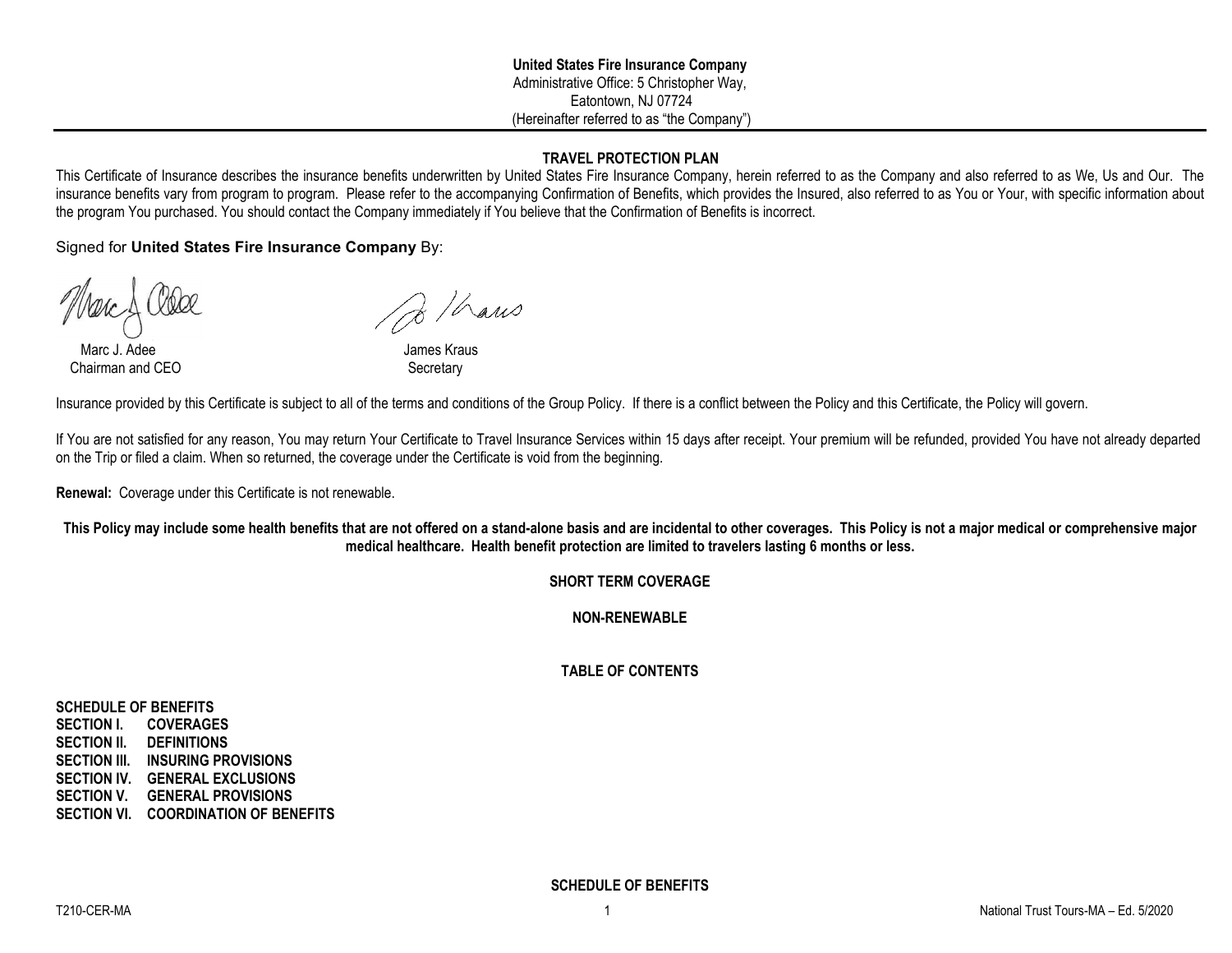## **Benefit Maximum Benefit Amount/Principal Sum**

## **Part A – Travel Arrangement Protection**

| Travel Delay (Up to \$200 Per Day) \$1,000 |  |
|--------------------------------------------|--|
|                                            |  |
|                                            |  |
|                                            |  |

## **Part B – Travel Insurance Benefits**

| Accidental Death & Dismemberment\$50,000    |  |
|---------------------------------------------|--|
| Accident & Sickness Medical Expense\$50,000 |  |
|                                             |  |
| Emergency Medical Evacuation\$500,000       |  |

## **Optional Coverage**

*Applicable only when specifically requested on the application and the appropriate additional premium has been paid and purchase confirmed on Your Confirmation of Benefits.* Cancel For Any Reason Benefit…………………….Up to 70% of Non-Refundable Trip Cost

# **SECTION I. COVERAGES**

## **TRIP CANCELLATION**

Benefits will be paid, up to the Maximum Benefit Amount shown in the Schedule of Benefits, to reimburse You for the amount of unused non- refundable Prepaid Payments or Deposits You paid for Travel Arrangements when You are prevented from taking Your Trip due to:

- 1. Your or a Family Member's or a Traveling Companion's or a Business Partner's death, which occurs before departure on Your Trip;
- 2. Your or a Family Member's or a Traveling Companion's or a Business Partner's covered Sickness or Injury, which: a) occurs before departure on Your Trip, b) requires Medical Treatment at the time of cancellation resulting in medically imposed restrictions, as certified by a Legally Qualified Physician, and c) and prevents Your participation in the Trip;
- 3. For the **Other Covered Reasons** listed below;

Provided such circumstances occur while coverage is in effect.

## **"Other Covered Reasons"** means:

- a. You or Your Traveling Companion being hijacked, quarantined, required to serve on a jury (notice of jury duty must be received after Your Effective Date), served with a court order to appear as a witness in a legal action in which You or Your Traveling Companion is not a party (except law enforcement officers);
- b. Your or Your Traveling Companion's primary place of residence or destination being rendered uninhabitable by fire, flood, burglary or other Natural Disaster. The Company will only pay benefits for Losses occurring within 30 calendar days after the Natural Disaster makes your destination accommodations uninhabitable. Your destination is uninhabitable if: (i) the building structure itself is unstable and there is a risk of collapse in whole or in part; (ii) there is exterior or structural damage allowing elemental intrusion, such as rain, wind,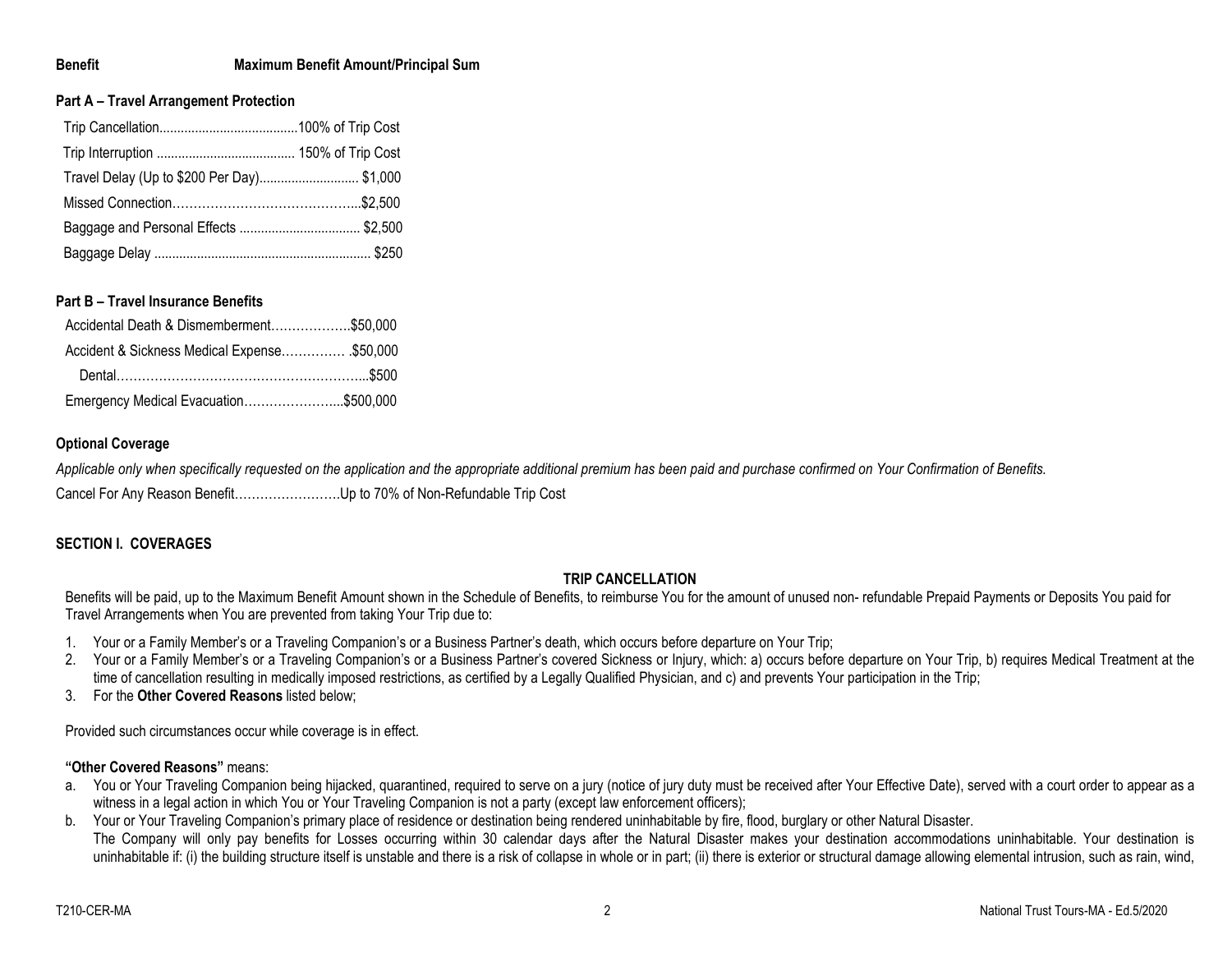hail, or flood; (iii) immediate safety hazards have yet to be cleared such as debris on roofs or downed electrical lines; or (iv) the rental property is without electricity or water. Benefits are not payable if a storm, snow storm, blizzard or hurricane is named on or before the Effective Date of Your Trip Cancellation coverage;

- c. Your or Your Traveling Companion's place of employment is rendered unsuitable for business due to fire, flood, burglary or other Natural Disaster and You and/or Your Traveling Companion are required to work as a result;
- d. a documented theft of passports or visas;
- e. a permanent transfer of employment of 250 miles or more;
- f. You or Your Traveling Companion being directly involved in a traffic accident, substantiated by a police report, while en route to Your scheduled point of departure;
- g. unannounced Strike that causes complete cessation of services for at least 12 consecutive hours of the Common Carrier on which You are scheduled to travel;
- h. Inclement Weather that causes complete cessation of services for at least 12 consecutive hours of the Common Carrier on which You are scheduled to travel;
- i. involuntary employer termination or layoff affecting You or a Traveling Companion. Employment must have been with the same employer for at least 1 continuous year;
- j. a Terrorist Incident that occurs within 30 days of Your Scheduled Departure Date in a city listed on the itinerary of Your Trip;
- k. revocation of Your previously granted military leave or re-assignment due to war. Official written revocation/re-assignment by a supervisor or commanding officer of the appropriate branch of service will be required;
- l. You, Your Traveling Companion or Family Member traveling with You are directly involved in the merger of Your employer or the acquisition of Your employer by another company;
- m. A transfer of You or Your Traveling Companion by the employer by whom You or Your Traveling Companion are employed on Your Effective Date which requires their principal residence to be relocated.

# **Single Supplement**

Benefits will be paid, up to the Maximum Benefit Amount shown, for the additional cost incurred as a result of a change in the per person occupancy rate for Prepaid Travel Arrangements if a Traveling Companion's or Family Member's Trip is canceled for a covered reason and You do not cancel your trip.

These benefits will not duplicate any other benefits payable under the Certificate or any other coverage(s) attached to the Certificate.

# **TRIP INTERRUPTION**

Benefits will be paid, up to the Maximum Benefit Amount shown in the Schedule of Benefits, to reimburse You for the Prepaid Payments or Deposits for unused non-refundable land or water Travel Arrangements, plus the Additional Transportation Cost paid:

- a) to join Your Trip if You must depart after Your Scheduled Departure Date or travel via alternate travel arrangements by the most direct route possible to reach Your Trip destination; or
- b) to rejoin Your Trip or transport You to Your originally scheduled return destination, if You must interrupt Your Trip after departure, each by the most direct route possible.

Trip Interruption must be due to:

- 1. Your or a Family Member's or a Traveling Companion's death, which occurs while You are on Your Trip;
- 2. Your or a Family Member's or a Traveling Companion's covered Sickness or Injury which: a) occurs while You are on Your Trip, b) requires Medical Treatment at the time of interruption resulting in medically imposed restrictions, as certified by a Legally Qualified Physician, and c) prevents Your continued participation on Your Trip;
- 3. For the **Other Covered Reasons** listed below;

Provided such circumstances occur while coverage is in effect.

# **"Other Covered Reasons"** means:

- a. You or Your Traveling Companion being hijacked, quarantined, required to serve on a jury (notice of jury duty must be received after Your Effective Date), served with a court order to appear as a witness in a legal action in which You or Your Traveling Companion is not a party (except law enforcement officers);
- b. Your or Your Traveling Companion's primary place of residence or destination being rendered uninhabitable and remaining uninhabitable during Your scheduled Trip, by fire, flood, burglary or other Natural Disaster. The Company will only pay benefits for Losses occurring within 30 calendar days after the Natural Disaster makes your destination accommodations uninhabitable. Your destination is uninhabitable if: (i) the building structure itself is unstable and there is a risk of collapse in whole or in part; (ii) there is exterior or structural damage allowing elemental intrusion, such as rain, wind, hail, or flood; (iii) immediate safety hazards have yet to be cleared such as debris on roofs or downed electrical lines; or (iv) the rental property is without electricity or water. Benefits are not payable if a storm, snow storm, blizzard or hurricane is named on or before the Effective Date of Your Trip Cancellation coverage;
- c. Your or Your Traveling Companion's place of employment is rendered unsuitable for business due to fire, flood, burglary or other Natural Disaster and You and/or Your Traveling Companion are required to work as a result;
- d. a documented theft of passports or visas;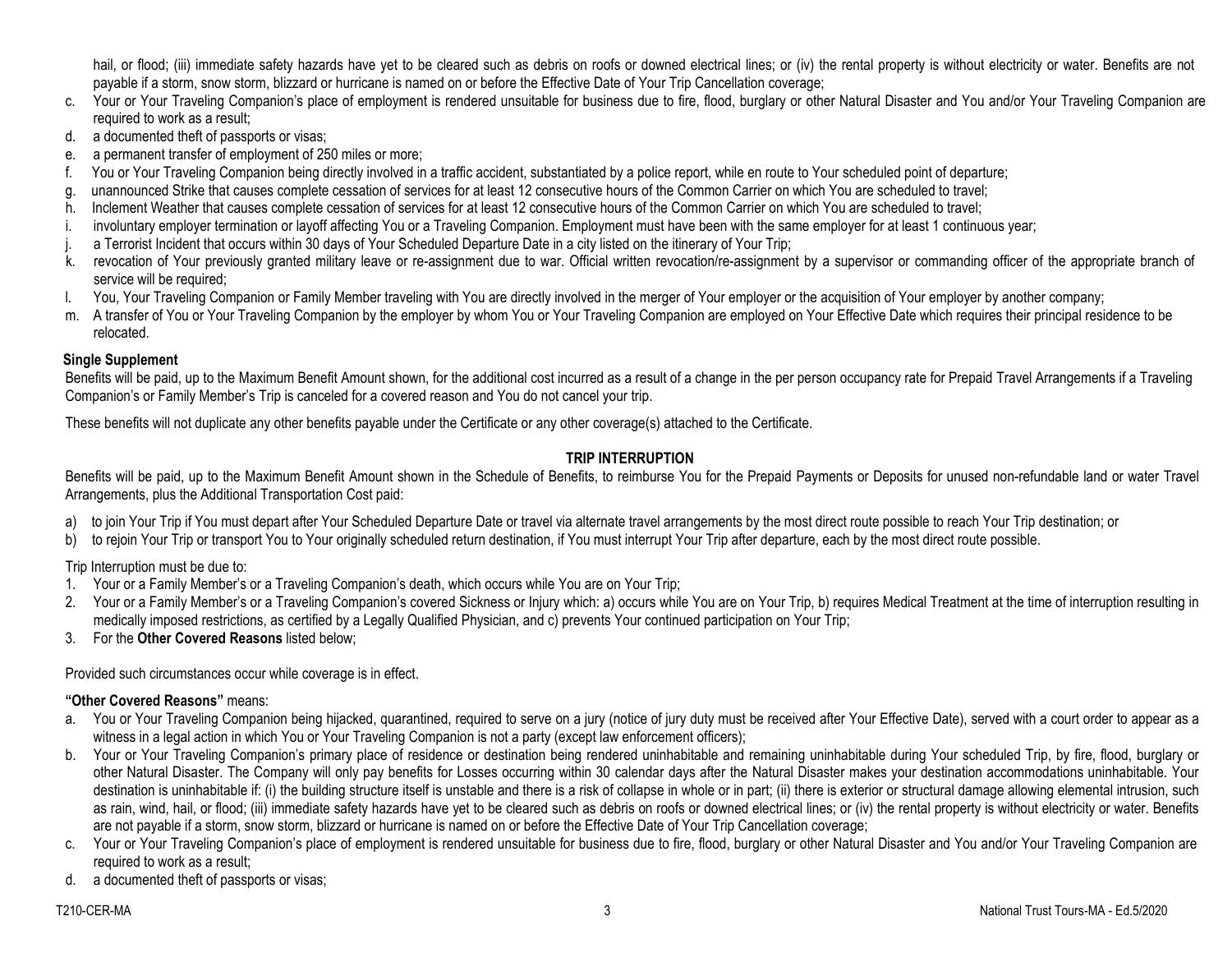- e. a permanent transfer of employment of 250 miles or more;
- f. You or Your Traveling Companion being directly involved in a traffic accident, substantiated by a police report, while en route to Your scheduled point of departure;
- g. unannounced Strike that causes complete cessation of services for at least 12 consecutive hours of the Common Carrier on which You are scheduled to travel;
- h. Inclement Weather that causes complete cessation of services for at least 6 consecutive hours of the Common Carrier on which You are scheduled to travel;
- i. a government-mandated shutdown of an airport or air traffic control system due to a Natural Disaster;
- j. You or Your Traveling Companion is in the military and called to emergency duty for a national disaster other than war;
- k. involuntary employer termination or layoff affecting You or a Traveling Companion. Employment must have been with the same employer for at least 1 continuous year;
- l. a Terrorist Incident that occurs within 30 days of Your Scheduled Departure Date in a city listed on the itinerary of Your Trip
- m. revocation of Your previously granted military leave or re-assignment due to war. Official written revocation/re-assignment by a supervisor or commanding officer of the appropriate branch of service will be required.
- n. You, Your Traveling Companion or Family Member traveling with You are directly involved in the merger of Your employer or the acquisition of Your employer by another company;
- o. A transfer of You or Your Traveling Companion by the employer by whom You or Your Traveling Companion are employed on Your Effective Date which requires their principal residence to be relocated.

# **Single Supplement**

Benefits will be paid, up to the Maximum Benefit Amount shown, for the additional cost incurred as a result of a change in the per person occupancy rate for Prepaid Travel Arrangements if a Traveling Companion's or Family Member's Trip is canceled for a covered reason and You do not cancel your trip.

These benefits will not duplicate any other benefits payable under the Certificate or any other coverage(s) attached to the Certificate.

# **MISSED CONNECTION**

If You miss Your cruise or tour departure because Your arrival at Your Trip destination is delayed for 6 or more hours, due to:

- a) any delay of a Common Carrier (the delay must be certified by the Common Carrier)
- b) documented weather condition preventing You from getting to the point of departure;

We will reimburse You, up to the Maximum Benefit Amount shown in the Schedule of Benefits for:

- a) Your Additional Transportation Cost to join Your Trip; and
- b) Your Prepaid expenses for the unused land or water Travel Arrangements;

These benefits will not duplicate any other benefits payable under the Certificate or any coverage(s) attached to the Certificate.

# **TRAVEL DELAY**

Benefits will be paid up to the amount shown in the Schedule of Benefits for: 1) the non-refundable, unused portion of the Prepaid expenses for Your Trip as long as the expenses are supported by proof of purchase and are not reimbursable by any other source; and 2) reasonable accommodation, meal, telephone call and local transportation expenses incurred by You, up to the Maximum Benefit Amount shown in the Schedule of Benefits, if You are delayed for 12 hours or more while en route to or from, or during Your Trip, due to:

- a) any delay of a Common Carrier (the delay must be certified by the Common Carrier);
- b) a traffic accident in which You or Your Traveling Companion are not directly involved (must be substantiated by a police report);
- c) lost or stolen passports, travel documents or money (must be substantiated by a police report);
- d) quarantine, hijacking, Strike, Natural Disaster, terrorism or riot;
- e) a documented weather condition preventing You from getting to the point of departure.

Benefits will not be paid for any expenses, which have been reimbursed, or for any services that have been provided by the Common Carrier.

# **BAGGAGE AND PERSONAL EFFECTS**

Benefits will be provided to You, up to the Maximum Benefit Amount shown in the Schedule of Benefits: (a) against all risks of permanent loss, theft or damage to Your Baggage and Personal Effects; (b) subject to all General Exclusions and the Additional Limitations and Exclusions Specific to Baggage and Personal Effects in the Certificate Plan; and (c) occurring while coverage is in effect. The lesser of the following amounts will be paid: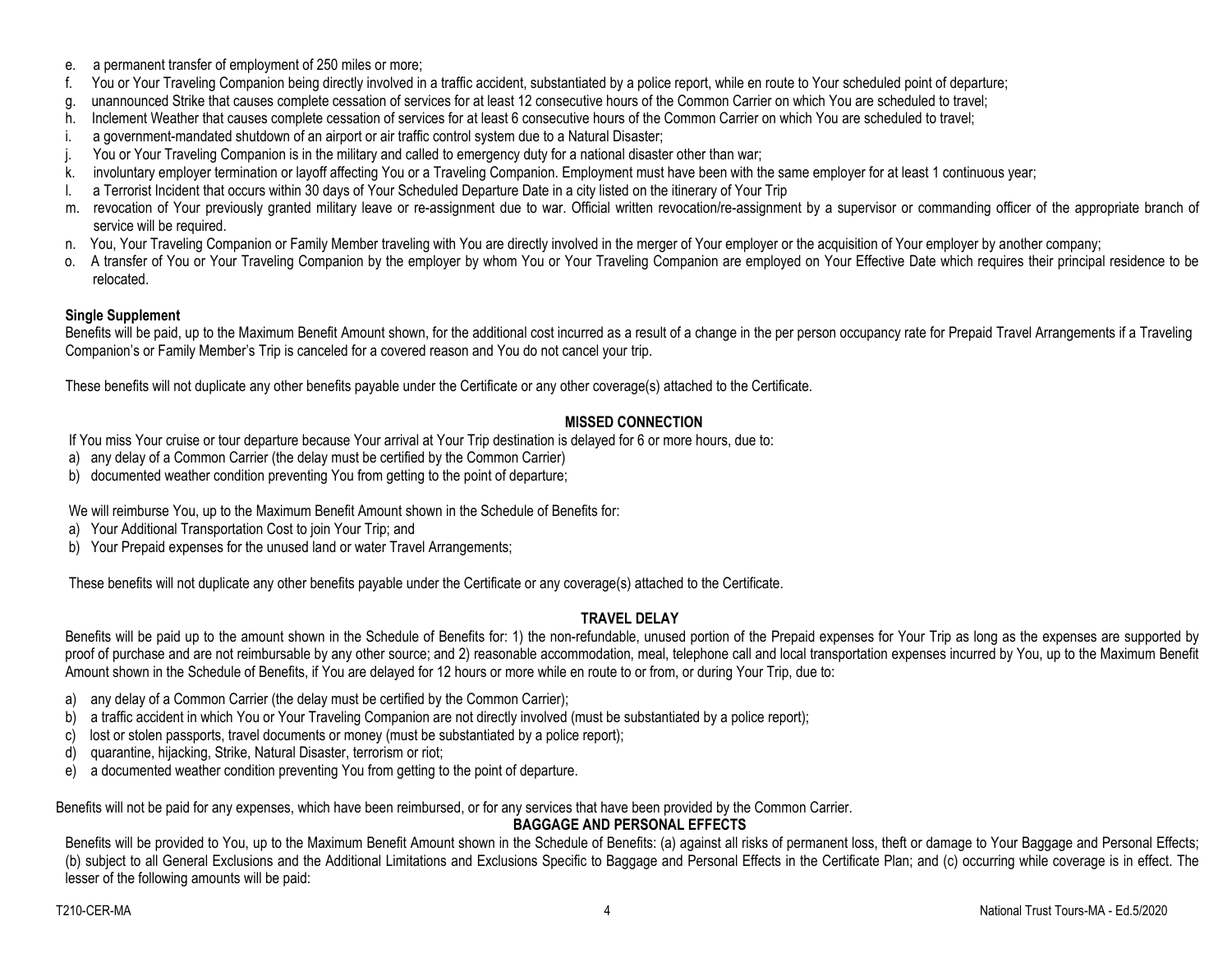- 1) the Actual Cash Value at the time of loss, theft or damage, except as provided below;
- 2) the cost to repair or replace the article with material of a like kind and quality; or
- 3) \$500 per article.

For claimed items without original receipts, payment of loss will be calculated based upon 75% of the Actual Cash Value at the time of loss, not to exceed \$150 per article.

We may take all or part of a damaged Baggage as a condition for payment of loss. In the event of a loss to a pair or set of items, We will:

- 1) repair or replace any part to restore the pair or set to its value before the loss; or
- 2) pay the difference between the value of the property before and after the loss.

A combined maximum of \$500 will be paid for jewelry; precious or semi-precious stones; watches; articles consisting in whole or in part of silver, gold or platinum; furs or articles trimmed with fur; cameras and their accessories and related equipment, computer, digital or electronic equipment or media. A maximum of \$50 will be paid for the

cost of replacing a passport or visa.

A maximum of \$50 will be paid for the cost associated with the unauthorized use or replacement of lost or stolen credit cards, subject to verification that You have complied with all conditions of the credit card company.

**Baggage Delay:** We will reimburse You, up to the amount shown in the Schedule of Benefits, for the cost of reasonable additional clothing and personal articles purchased by You, if Your Baggage is delayed for 24 hours or more during Your Trip.

## **Baggage and Personal Effects does not include:**

- 1) animals;
- 2) automobiles and automobile equipment;
- 3) boats or other vehicles or conveyances;
- 4) trailers;
- 5) motors;
- 6) aircraft;
- 7) bicycles, except when checked as baggage with a Common Carrier;
- 8) household effects and furnishings;
- 9) antiques and collector's items;
- 10) eyeglasses, sunglasses, contact lenses, artificial teeth, dentures, dental bridges, retainers, or other orthodontic devices or hearing aids;
- 11) artificial limbs or other prosthetic devices;
- 12) prescribed medications;
- 13) keys, money, stamps and credit cards (except as otherwise specifically covered herein);
- 14) securities, stamps, tickets and documents (except as coverage is otherwise specifically provided herein);
- 15) professional or occupational equipment or property, whether or not electronic business equipment.

# **Additional Limitations and Exclusions Specific to Baggage and Personal Effects:**

Benefits are not payable for any loss caused by or resulting from:

- a) breakage of brittle or fragile articles;
- b) wear and tear or gradual deterioration;
- c) confiscation or appropriation by order of any government or custom's rule;
- d) theft or pilferage while left in any unlocked vehicle;
- e) property illegally acquired, kept, stored or transported;
- f) Your negligent acts or omissions; or
- g) property shipped as freight or shipped prior to the Scheduled Departure Date.

# **CANCEL FOR ANY REASON BENEFIT**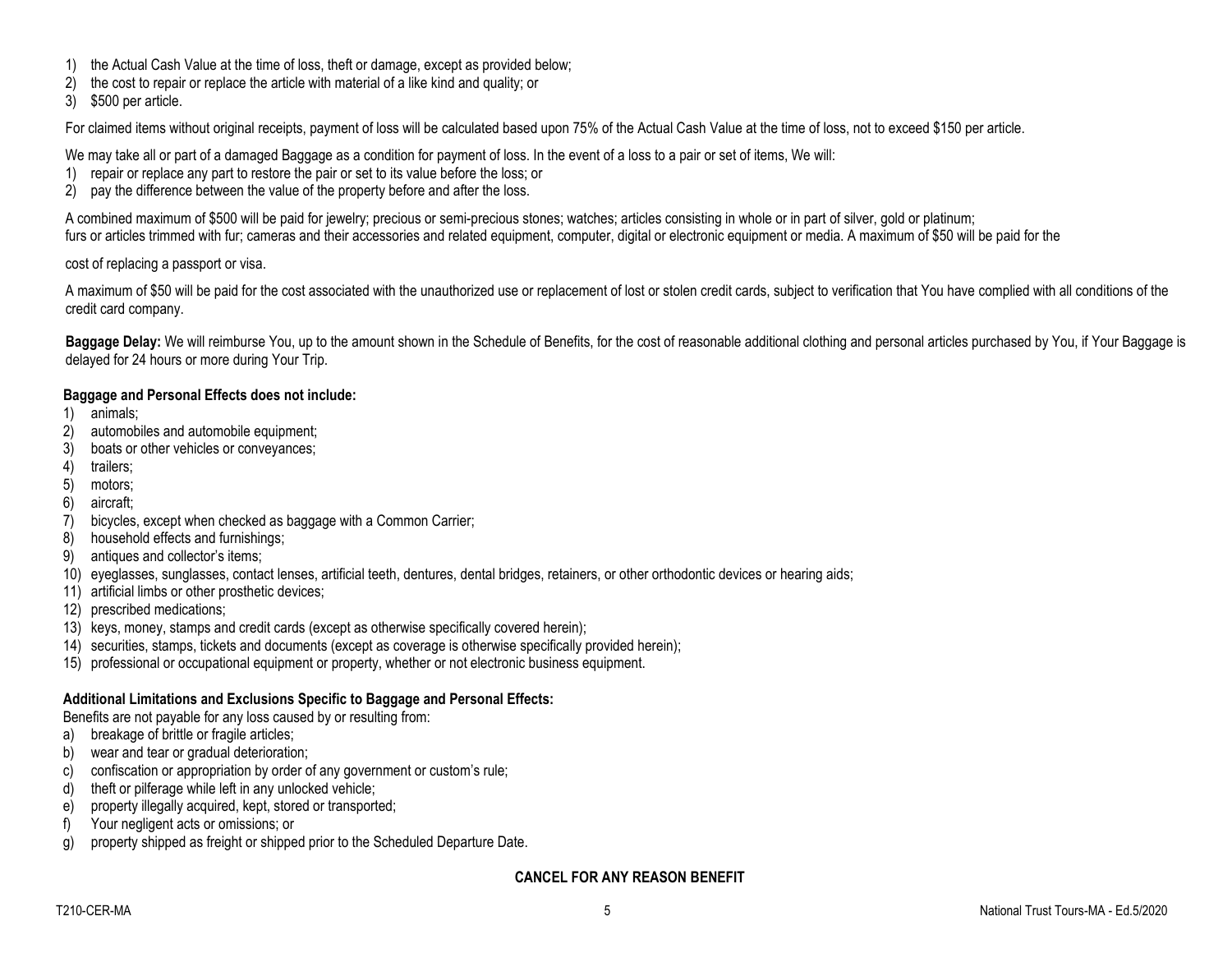**Optional Coverage:** Applicable only when purchased within 20 days of original plan purchase and if the appropriate additional premium has been paid.

If You cancel Your Trip for any reason not otherwise covered by this plan, benefits will be paid for 70% of the Prepaid, forfeited, non-refundable Payments or Deposits You paid for Your Trip provided:

- a) Your payment for this plan is received within 20 days of the date Your initial Payment or Deposit for Your Trip is received; and
- b) You insure 100% of the Prepaid Trip costs that are subject to cancellation penalties or restrictions and also insure within 20 days of the Payment or Deposit for those Travel Arrangements the cost of any subsequent Travel Arrangements (or any other Travel Arrangements not made through Your travel agent) added to Your Trip; and
- c) You cancel Your Trip 48 hours or more before Your Scheduled Departure Date.

# **ACCIDENTAL DEATH AND DISMEMBERMENT**

We will pay the percentage of the Principal Sum shown in the Table of Losses below when You, as a result of an Injury occurring during Your Trip sustain a loss shown in the Table of Losses below. The loss must occur within one hundred eighty-one (181) days after the date of the Injury causing the loss. The Principal Sum is the Maximum Benefit Amount shown in the Schedule of Benefits.

| Table of Losses               |                       |
|-------------------------------|-----------------------|
| <b>Type of Loss</b>           | <b>Benefit Amount</b> |
| Loss of Life                  | 100% of Principal Sum |
| Loss of both hands            | 100% of Principal Sum |
| Loss of both feet             | 100% of Principal Sum |
| Loss of both eyes             | 100% of Principal Sum |
| Loss of one hand and one foot | 100% of Principal Sum |
| Loss of one hand and one eye  | 100% of Principal Sum |
| Loss of one foot and one eye  | 100% of Principal Sum |
| Loss of one hand              | 50% of Principal Sum  |
| Loss of one foot              | 50% of Principal Sum  |
| Loss of one eye               | 50% of Principal Sum  |

**Loss of hand or hands, or foot or feet**, means severance at or above the wrist joint or ankle joint, respectively.

**Loss of eye or eyes** means the total and irrecoverable loss of the entire sight thereof.

# **EXPOSURE AND DISAPPEARANCE**

We will pay benefits for covered losses that result from Your being unavoidably exposed to the elements because of a Covered Accident occurring during Your Trip. The loss must occur within 365 days after the event that caused the exposure.

If, while insured under this Coverage, You are unavoidably exposed to the elements because of a Covered Accident and suffer a loss for which benefits are payable under this Coverage, such loss will be covered.

If, while insured under this Coverage, You are in an Accident resulting in the disappearance, sinking or damaging of an air or water conveyance on which You are covered by this Coverage, and if Your body has not been found within 52 weeks from the date of the Accident, it will be presumed, unless there is evidence to the contrary, that You suffered loss of life as a result of those Injuries.

These benefits will not duplicate any other benefits payable under the Certificate or any coverage(s) attached to the Certificate.

# **ACCIDENT & SICKNESS MEDICAL EXPENSE**

Benefits will be paid for the Covered Expense incurred, up to the Maximum Benefit Amount shown in the Schedule of Benefits as a result of a Covered Accidental Injury or covered Sickness, which first occurs during Your Trip. Covered Expenses are limited to a total of 90 days of treatment during your Trip.

Benefits will not be paid in excess of the Usual and Customary Charges.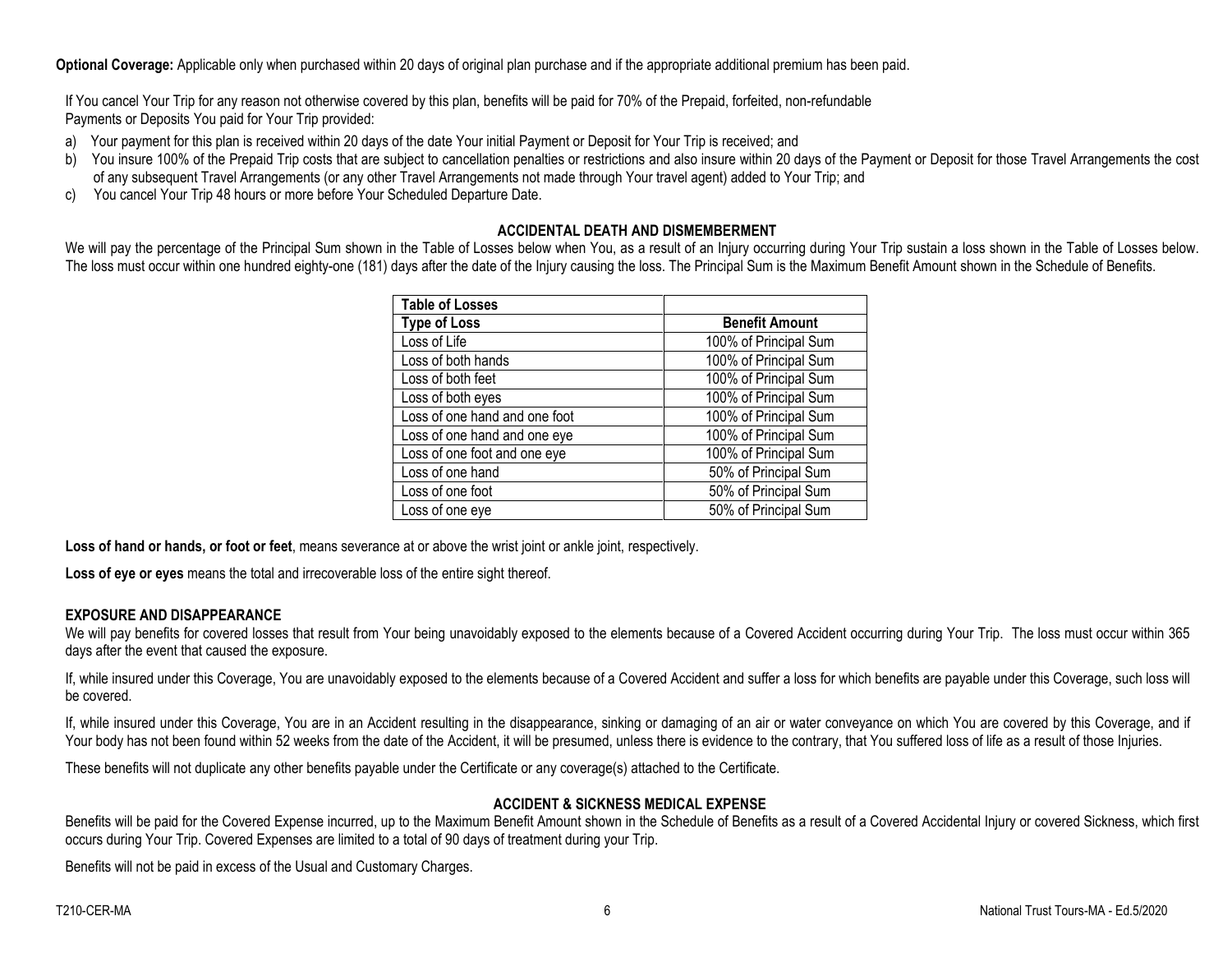Advance payment will be made to a Hospital, up to the Maximum Benefit Amount, if needed to secure Your admission to a Hospital, because of a Covered Accidental Injury or covered Sickness. The authorized travel assistance company will coordinate advance payment to the Hospital. For the purpose of this benefit:

"Covered Expense" means expense incurred only for the following:

- 1. The medical services, prescription drugs, prosthetics, therapeutic services and supplies ordered or prescribed by a Legally Qualified Physician as Medically Necessary for treatment;
- 2. Hospital or ambulatory medical-surgical center services;
- 3. Transportation furnished by a professional ambulance company to and/or from a Hospital**.**

These benefits will not duplicate any benefits payable under the Certificate or any coverage(s) attached to the Certificate.

# **EMERGENCY MEDICAL EVACUATION AND RETURN OF REMAINS**

When You suffer loss of life for any reason or incur a Sickness or Injury during the course of Your Trip, the following benefits are payable, up to the Maximum Benefit Amount shown in the Schedule of **Benefits** 

**1. Emergency Medical Evacuation**: If the local attending Legally Qualified Physician and the authorized travel assistance company determine that transportation to a Hospital or medical facility is Medically Necessary to treat an unforeseen Sickness or Injury which is acute or life threatening and adequate Medical Treatment is not available in the immediate area, the Transportation Expense incurred will be paid for the Usual and Customary Charges for transportation to the closest Hospital or medical facility capable of providing that treatment.

If You are traveling alone and will be hospitalized for more than 7 consecutive days and Emergency Evacuation is not imminent, benefits will be paid to transport one person, chosen by You, by Economy Transportation, for a single visit to and from Your bedside.

If You are in the Hospital for more than 7 consecutive days and Your dependent children who are under 18 years of age and accompanying You on Your Trip are left unattended, Economy Transportation will be paid to return the dependents to their home (with an attendant, if considered necessary by the authorized travel assistance company).

**2**. **Return of Remains**: In the event of Your death during a Trip, the expense incurred will be paid for minimally necessary casket or air tray, preparation and transportation of Your remains to Your primary place of residence in the United States of America or to the place of burial.

Benefits are paid less the value of Your original unused return travel ticket.

If benefits are payable and You have other insurance that may provide benefits for this same loss, We reserve the right to recover from such other insurance. You shall:

- a) notify the Company of any other insurance;
- b) help the Company exercise the Company's rights in any reasonable way that the Company may request, including the filing and assignment of other insurance benefits;
- c) not do anything after the loss to prejudice the Company's rights; and
- d) reimburse to the Company, to the extent of any payment the Company has made, for benefits received from such other insurance.

These benefits will not duplicate any other benefits payable under the Policy or any coverage(s) attached to the Policy.

# **SECTION II. DEFINITIONS**

**"Accident"** means a sudden, unexpected unusual specific event that occurs at an identifiable time and place, and shall also include exposure resulting from a mishap to a conveyance in which You are traveling.

**"Actual Cash Value"** means current replacement cost for items of like kind and quality.

**"Additional Transportation Cost"** means the actual cost incurred for one-way Economy Transportation by Common Carrier reduced by the value of an unused travel ticket.

**"Baggage and Personal Effects"** means luggage, personal possessions and travel documents taken by You on Your Trip.

**"Bankruptcy or Default"** means the total cessation of operations due to insolvency, with or without the filing of a bankruptcy petition by an airline, or cruise line, or other travel provider, provided the Bankruptcy or Default occurs more than 14 days following Your Effective Date for the Trip Cancellation Benefits. There is no coverage for the Bankruptcy or Default of any person, organization, agency or firm from whom You purchased Travel Arrangements supplied by others.

**"Business Partner"** means an individual who (a) is involved in a legal general partnership with You and (b) is actively involved in the day to day management of Your business.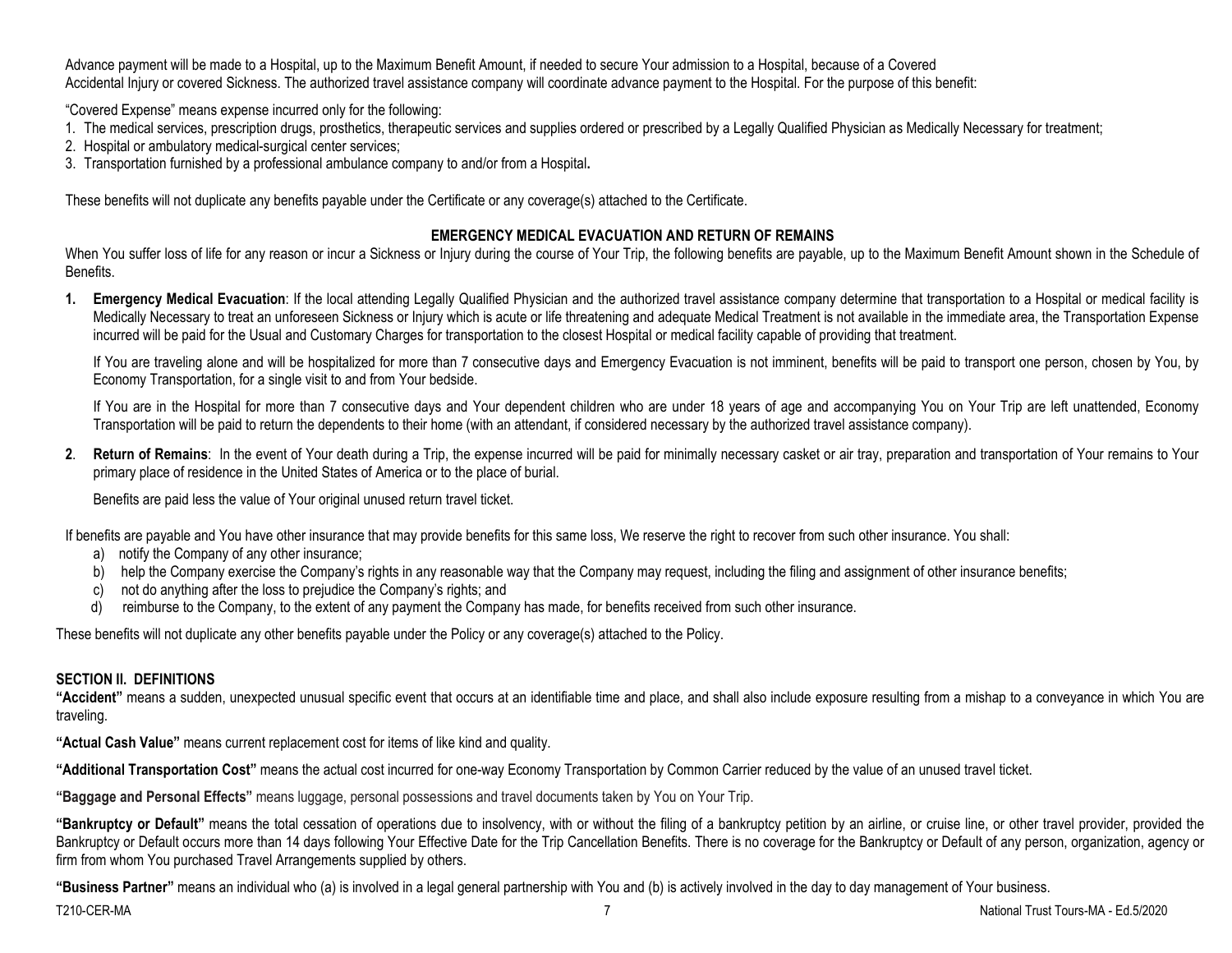**"Common Carrier"** means any land, sea, or air conveyance operating under a valid license for the transportation of passengers for hire.

**"Complications of Pregnancy"** means conditions (when the pregnancy is not terminated) whose diagnoses are distinct from pregnancy but are adversely affected by pregnancy or are caused by pregnancy. These conditions include acute nephritis, nephrosis, cardiac decompensation, missed abortion and similar medical and surgical conditions of comparable severity. Complications of Pregnancy also include nonelective cesarean section, ectopic pregnancy which is terminated and spontaneous termination of pregnancy, which occurs during a period of gestation in which a viable birth is not possible.

Complications of Pregnancy does not include false labor, occasional spotting, Physician-prescribed rest during the period of pregnancy, morning sickness, hyperemesis gravidarum, preeclampsia and similar conditions associated with the management of a difficult pregnancy not constituting a nosologically distinct complication of pregnancy.

**"Covered Accident"** means an Accident that occurs while coverage is in force and results in a loss for which benefits are payable.

**"Economy Transportation"** means the lowest published available transportation rate for a ticket on a Common Carrier matching the original class of transportation that You purchased for Your Trip.

**"Elective Treatment and Procedures"** means any medical treatment or surgical procedure that is not medically necessary, including any service, treatment, or supplies that are deemed by the federal, or a state or local government authority, or by Us to be research or experimental or that is not recognized as a generally accepted medical practice.

**"Eligible Person"** means a citizen or resident of the United States of America who is booked to travel on a Trip, completes an enrollment form if applicable, and for whom the required premium has been paid.

**"Family Member"** means any of the following: Your or Your Traveling Companion's legal spouse (or common-law spouse where legal), legal guardian or ward, son or daughter (adopted, foster, step or inlaw), brother or sister (includes step or in-law), parent (includes step or in-law), grandparent (includes in-law), grandchild, aunt, uncle, niece or nephew, or domestic partner.

**"Home"** means Your primary place of residence.

**"Hospital"** means (a) a place which is licensed or recognized as a general hospital by the proper authority of the state in which it is located: (b) a place operated for the care and treatment of resident inpatients with a registered graduate nurse (RN) always on duty and with a laboratory and X-ray facility: (c) a place recognized as a general hospital by the Joint Commission on the Accreditation of Hospitals; (d) other than a residence, a place where treatment in a Hyperbaric chamber can be received. Not included is a hospital or institution licensed or used principally: (1) for the treatment or care of drug addicts or alcoholics: or (2) as a clinic continued or extended care facility, skilled nursing facility, convalescent home, rest home, nursing home or home for the aged.

**"Inclement Weather"** means any weather condition that delays the scheduled arrival or departure of a Common Carrier.

"Injury" or "Injuries" means bodily harm caused by an Accident which: 1) occurs while Your coverage is in effect under the Certificate; and 2) requires examination and treatment by a Legally Qualified Physician. The Injury must be the direct cause of loss and must be independent of all other causes and must not be caused by, or result from, Sickness.

**"Insured"** means a person(s) who is booked to travel on a Trip, and for whom the required premium is paid, also referred to as You and Your.

**"Intoxicated"** mean a blood alcohol level that equals or exceeds the legal limit for operating a motor vehicle in the state or jurisdiction where You are located at the time of an incident.

**"Legally Qualified Physician"** means a physician or a Christian Science Practitioner: (a) other than You, a Traveling Companion or a Family Member; (b) practicing within the scope of his or her license; and (c) recognized as a physician in the place where the services are rendered.

**"Maximum Benefit Amount"** means the maximum amount payable for coverage provided to You as shown in the Schedule of Benefits.

**"Medically Fit to Travel**" means based on assessment a Legally Qualified Physician has advised You, a Traveling Companion, Family Member or Business Partner booked to travel with You in writing that there is no medical condition, illness, Injury or Sickness that would likely interfere with a Trip at the time of purchase of Coverage for a Trip**.**

**"Medically Necessary"** means a service which is appropriate and consistent with the treatment of the condition in accordance with accepted standards of community practice.

**"Medical Treatment"** means examination and treatment by a Legally Qualified Physician for a condition which first manifested itself, worsened or became acute or had symptoms which would have prompted a reasonable person to seek diagnosis, care or treatment.

"**Natural Disaster**" means a flood, hurricane, tornado, earthquake, mudslide, tsunami, avalanche, landslide, volcanic eruption, fire, wildfire or blizzard that is due to natural causes.

**"Participating Organization"** means an organization which elects to offer coverage under a Policy by completing a participation agreement that has been accepted by the Company.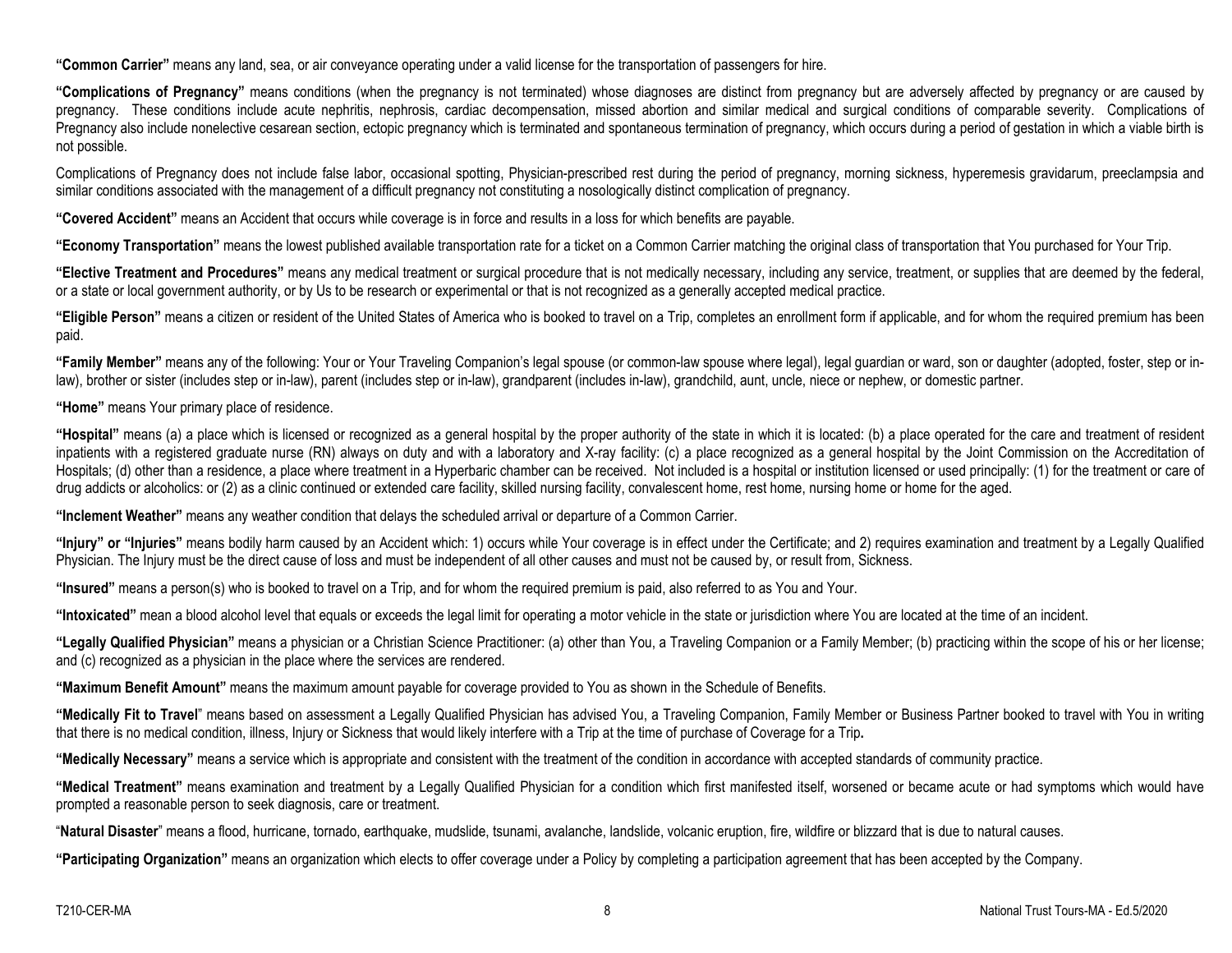**"Payments or Deposits"** means the cash, check, or credit card amounts, actually paid for Your Trip. Certificates, vouchers, discounts, credits, frequent traveler or frequent flyer rewards, miles or points applied (in part or in full) towards the cost of Your Travel Arrangements are not Payments or Deposits as defined herein.

**"Pre-Existing Condition"** means an illness, disease, or other condition during the 60 day period immediately prior to the date Your coverage is effective for which You or Your Traveling Companion, Business Partner or a Family Member scheduled or booked to travel with You: 1)received or received a recommendation for a test, examination, or medical treatment for a condition which first manifested itself, worsened or became acute or had symptoms which would have prompted a reasonable person to seek diagnosis, care or treatment; or 2) took or received a prescription for drugs or medicine. Item (2) of this definition does not apply to a condition which is treated or controlled solely through the taking of prescription drugs or medicine and remains treated or controlled without any adjustment or change in the required prescription throughout the 60 day period before coverage is effective under this Policy.

**"Prepaid"** means Payments or Deposits paid by You for Travel Arrangements for Your Trip prior to Your actual or Scheduled Departure Date. Payments or Deposits for shore excursions, theater, concert or event tickets or fees, or sightseeing, if such arrangements are made during Your Trip and are to be used prior to the Scheduled Return Date of Your Trip, are not considered Prepaid as defined herein.

**"Scheduled Departure Date"** means the date on which You are originally scheduled to leave on Your Trip.

**"Scheduled Return Date"** means the date on which You are originally scheduled to return to the point of origin or the original final destination of Your Trip.

**"Sickness"** means an illness or disease of the body which: 1) requires examination and treatment by a Legally Qualified Physician, and 2) commences while Your coverage is in effect.

**"Strike"** means any organized and legally sanctioned labor disagreement resulting in a stoppage of work: (a) as a result of a combined effort of workers which was unannounced and unpublished at the time travel services were purchased; and (b) which interferes with the normal departure and arrival of a Common Carrier.

**"Terrorist Incident"** means an act of violence, that is deemed terrorism by the United States Government other than civil disorder or riot (that is not an act of war, declared or undeclared) that results in loss of life or major damage to property, by any person acting alone or in association with other persons on behalf of or in connection with any organization which is generally recognized as having the intent to overthrow or influence the control of any other government. The Terrorist Incident must be documented in a Travel Warning issued by the United States' Department of State advising Americans to avoid that certain country.

**"Third Party"** means a person or entity other than You or the Company.

**"Transportation Expense"** means the cost of Medically Necessary conveyance, personnel, and services or supplies.

**"Travel Arrangements"** means: (a) transportation; (b) accommodations; and (c) other specified services arranged by the Travel Supplier for Your Trip.

**"Travel Advisory or Travel Warning"** means U.S. State Department communication advising caution in traveling to specified destinations due to reasons such as armed violence, civil or political unrest, high incidence of crime (specially kidnapping and/or murder), natural disaster or outbreak of one or more contagious diseases.

**"Traveling Companion"** means a person or persons whose names appear with Yours on the same Travel Arrangements and who, during Your Trip, will accompany You.

**"Travel Supplier"** means any entity or organization that coordinates or supplies travel services for You.

**"Trip"** means a scheduled trip for which coverage for Travel Arrangements is requested and the premium is paid prior to Your actual or Scheduled Departure Date of Your Trip.

**"Us", "We", "Our"** means United States Fire Insurance Company**.**

**"Usual and Customary Charges"** means those comparable charges for similar treatment, services and supplies in the geographic area where treatment is performed.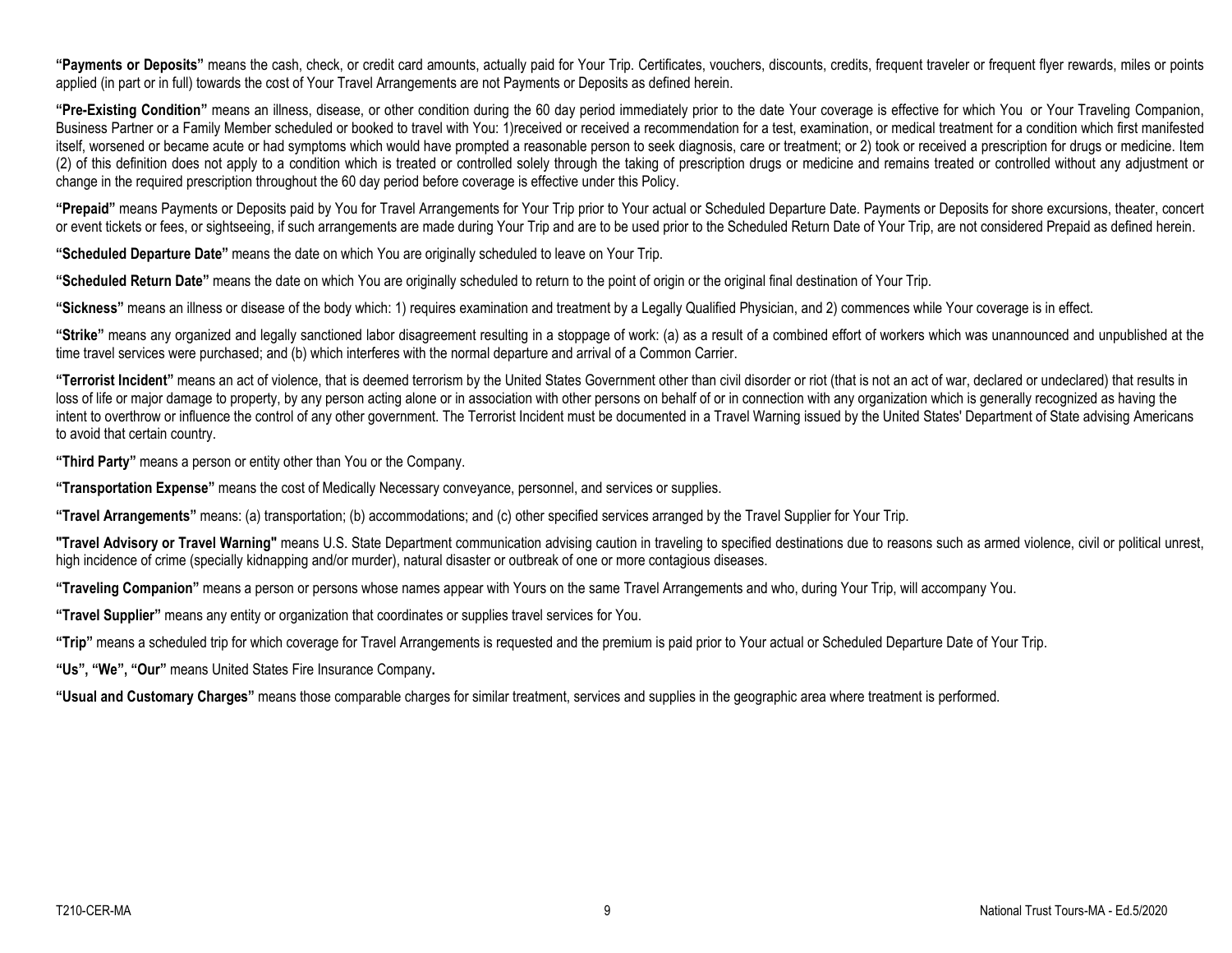# **SECTION III. INSURING PROVISIONS**

## **Who Is Eligible For Coverage:**

A citizen or resident of the United States of America who is booked to travel on Your Trip, and for whom the required premium is paid.

#### **When Coverage Begins – Coverage Effective Date:**

**Trip Cancellation**: Coverage begins at 12:01 a.m. on the day after the date the appropriate premium for this Certificate for Your Trip is received by Travel Insurance Services.

All Other Coverages: Coverage begins when You depart on the first Travel Arrangement (or alternate travel arrangement if You must use an alternate travel arrangement to reach Your Trip destination) for Your Trip. This is Your "Effective Date" and time for all other coverages, except Trip Cancellation.

#### **When Coverage Ends – Coverage Termination Date:**

**Trip Cancellation:** Your coverage automatically ends on the earlier of: 1) the date and time You depart on Your Trip; or 2) the date and time You cancel Your Trip.

**All Other Coverages:** Your coverage automatically ends on the earlier of: 1) the date Your Trip is completed; 2) the Scheduled Return Date; 3) Your arrival at Your return destination on a round-trip, or the destination on a one-way trip; 4) cancellation of Your Trip covered by the Certificate. Termination of the Certificate will not affect a claim for loss that occurs after premium has been paid.

## **SECTION IV. GENERAL EXCLUSIONS**

## **Benefits are not payable for any loss due to, arising or resulting from:**

- 1. suicide, attempted suicide or any intentionally self-inflicted injury of You, a Traveling Companion, Family Member or Business Partner booked to travel with You, while sane or insane;
- 2. an act of declared or undeclared war;
- 3. participating in maneuvers or training exercises of an armed service, except while participating in weekend or summer training for the reserve forces of the United States, including the National Guard;
- 4. mountaineering (engaging in the sport of scaling mountains generally requiring the use of picks, ropes, or other special equipment);
- 5. participating as a member of a team in an organized sporting competition or participating as a professional in a stunt, athletic or sporting event or competition;
- 6. piloting or learning to pilot or acting as a member of the crew of any aircraft;
- 7. being Intoxicated as defined herein, or under the influence of any controlled substance unless as administered or prescribed by a Legally Qualified Physician;
- 8. the commission of or attempt to commit a felony or being engaged in an illegal occupation;
- 9. dental treatment (except as coverage is otherwise specifically provided herein);
- 10. amounts which exceed the Maximum Benefit Amount for each coverage as shown in the Schedule of Benefits;
- 11. due to a Pre-Existing Condition, as defined in the Certificate Plan. The Pre-Existing Condition Limitation does not apply to the Emergency Medical Evacuation or Return of Remains coverage;
- 12. medical treatment during or arising from a Trip undertaken for the purpose or intent of securing medical treatment;
- 13. Bankruptcy or Default or failure to supply services by a supplier of travel services.
- 14. a mental or nervous condition, unless hospitalized or Partially Hospitalized for that condition while the Certificate is in effect for You;
- 15. a loss that results from an illness, disease or other condition, event or circumstance which occurs at a time when the Certificate Plan is not in effect for You;
- 16. due to loss or damage (including death or injury) and any associated cost or expense resulting directly from the discharge, explosion or use of any device, weapon or material employing or involving chemical, biological, radiological or similar agents, whether in time of peace or war, and regardless of who commits the act and regardless of any other sequence thereto.
- 17. an assessment from a Legally Qualified Physician advising You in writing that You, a Traveling Companion, Family Member booked to travel with You are not Medically Fit to Travel, as defined in the Certificate, at the time of purchase of Coverage for a Trip.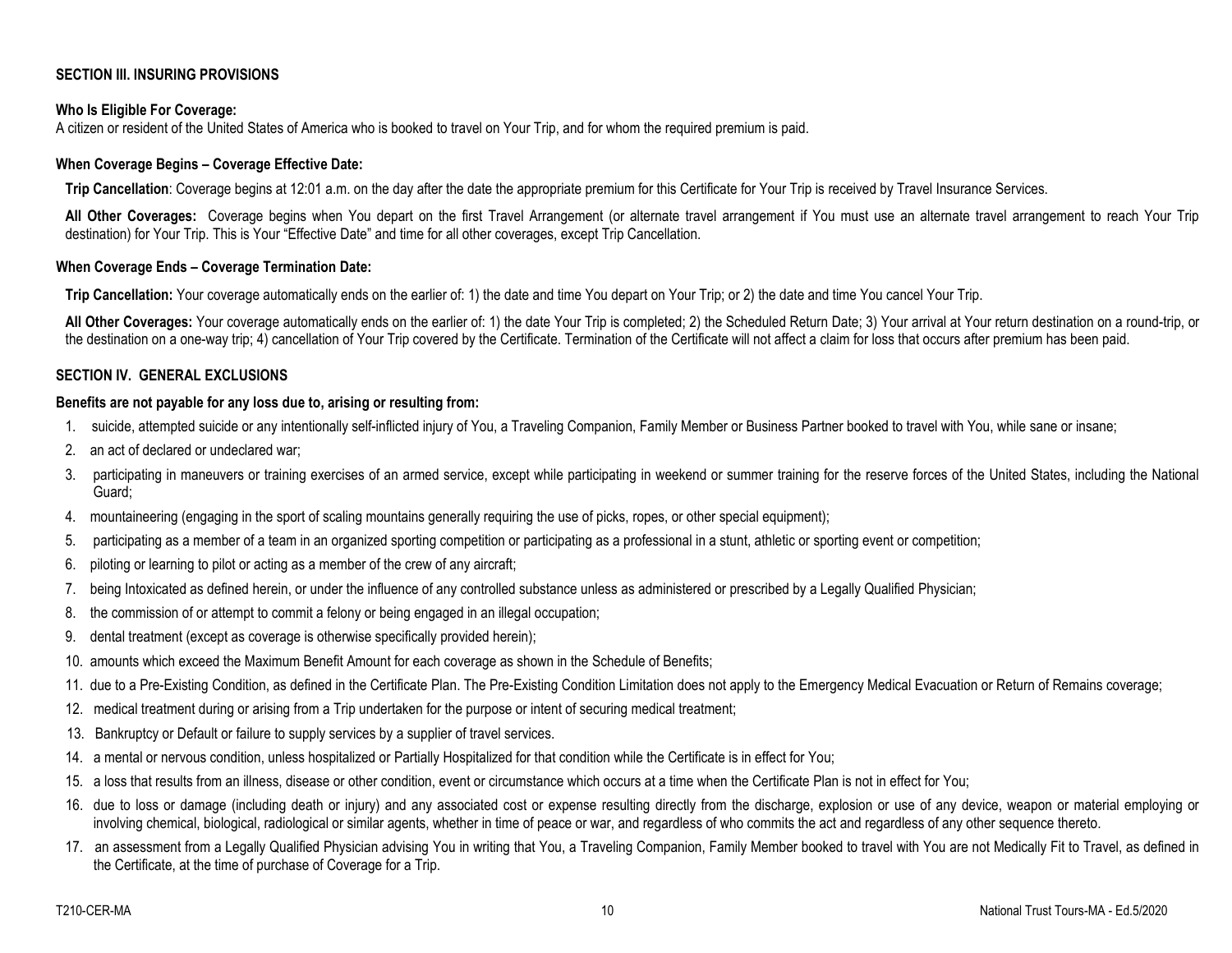# **PRE-EXISTING CONDITION EXCLUSION:**

The Company will not pay for any expense as a result of any illness, disease, or other condition during the 60 day period immediately prior to the date Your coverage is effective for which You or Your Traveling Companion, Business Partner or Family Member scheduled or booked to travel with You: 1) received or received a recommendation for a test, examination, or medical treatment for a condition which first manifested itself, worsened or became acute or had symptoms which would have prompted a reasonable person to seek diagnosis, care or treatment; or 2) took or received a prescription for drugs or medicine. Item (2) of this Exclusion does not apply to a condition which is treated or controlled solely through the taking of prescription drugs or medicine and remains treated or controlled without any adjustment or change in the required prescription throughout the 60 day period before coverage is effective under this Certificate.

## **Waiver of the Pre-Existing Condition Exclusion:**

The exclusion for Pre-Existing Condition will be waived provided:

- a) Your Payment or Deposit for this plan is received within 21 days of the date Your initial Payment or Deposit for Your Trip is received; and
- b) You insure all Prepaid Trip costs that are subject to cancellation penalties or restrictions; and
- c) You are not disabled from travel at the time Your premium is paid.

# **SECTION V. GENERAL PROVISIONS**

Notice of Claim: Notice of claim must be reported within 20 days after a loss occurs or as soon as is reasonably possible. You or someone on Your behalf may give the notice. The notice should be given to Us or Our designated representative and should include sufficient information to identify You.

**Claim Forms**: When notice of claim is received by Us or Our designated representative, forms for filing proof of loss will be furnished. If these forms are not sent within 15 days, the proof of loss requirements can be met by You sending Us a written statement of what happened. This statement must be received within the time given for filing proof of loss.

Proof of Loss: Proof of loss must be provided within 90 days after the date of the loss or as soon as is reasonably possible. Proof must, however, be furnished no later than 12 months from the time it is otherwise required, except in the absence of legal capacity.

**Time of Payment of Claims**: We, or Our designated representative, will pay the claim after receipt of acceptable proof of loss.

Payment of Claims: Benefits for loss of life will be paid to Your designated beneficiary. If a beneficiary is not otherwise designated by You, benefits for loss of life will be paid to the first of the following surviving preference beneficiaries:

- a) Your spouse;
- b) Your child or children jointly;
- c) Your parents jointly if both are living or the surviving parent if only one survives;
- d) Your brothers and sisters jointly; or e) Your estate.

All other Benefits will be paid directly to You, unless otherwise directed. Any accrued benefits unpaid at Your death will be paid to Your estate. If You have assigned Your benefits, We will honor the assignment if a signed copy has been filed with us. We are not responsible for the validity of any assignment.

All or a portion of all benefits provided by the Certificate may, at Our option, be paid directly to the provider of the service(s) to You. All benefits not paid to the provider will be paid to You.

Excess Insurance: The insurance provided by this Certificate shall be in excess of all other valid and collectible Insurance or indemnity. If at the time of the occurrence of any loss there is other valid and collectible insurance or indemnity in place, the Company shall be liable only for the excess of the amount of loss, over the amount of such other insurance or indemnity, and applicable deductible. Recovery of losses from other parties does not result in a refund of premium paid.

Legal Actions: All policy terms will be interpreted under the laws of the state in which the Policy was issued. No legal action may be brought to recover on the Policy within 60 days after written Proof of Loss has been furnished. No legal action for a claim may be brought against Us after 3 years from the time written Proof of Loss is required to be furnished.

**Concealment and Misrepresentation:** The entire coverage will be void, if before, during or after a loss, any material fact or circumstance relating to this insurance has been concealed or misrepresented.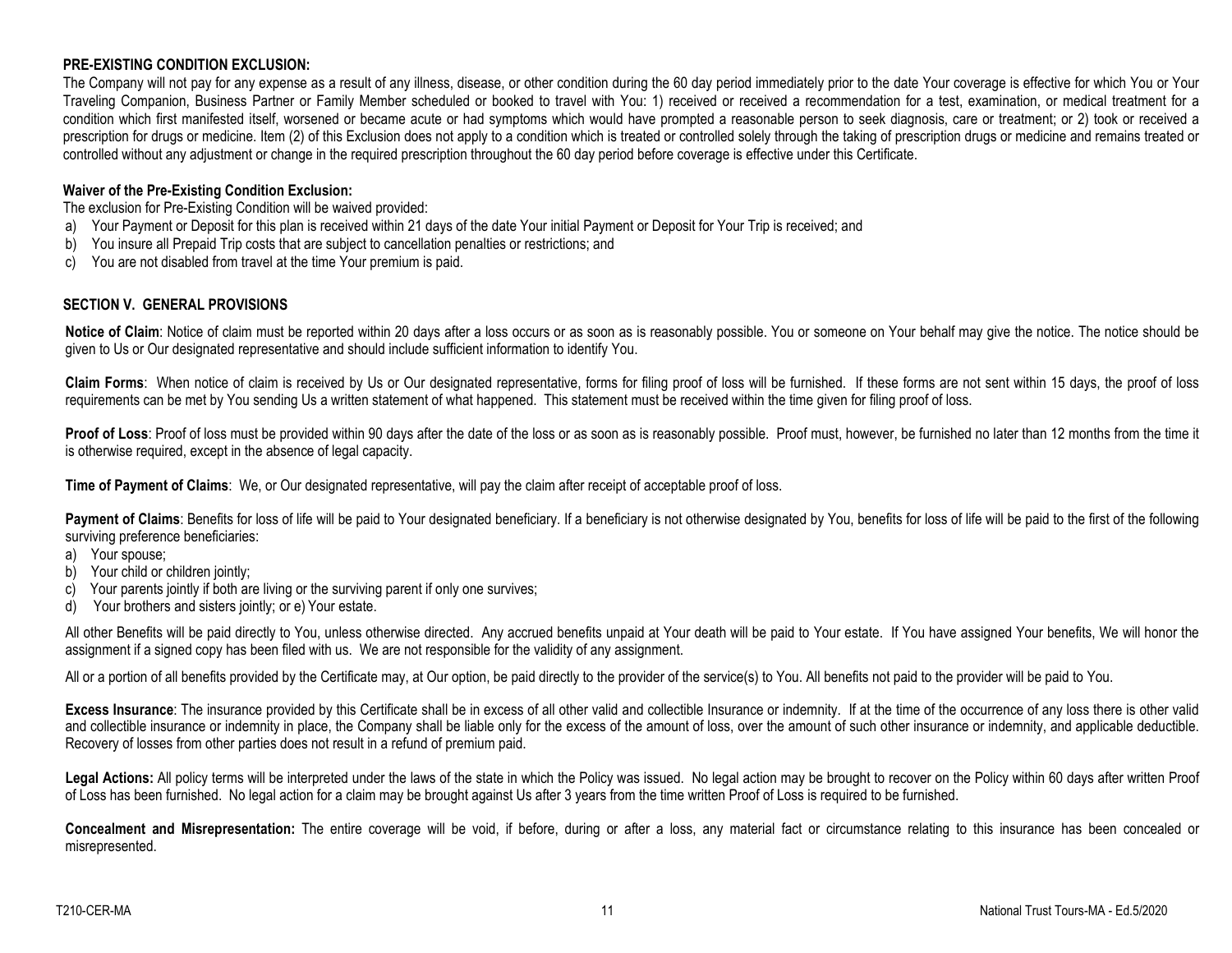Other Insurance with the Company: You may be covered under only one travel Certificate with the Company for each Trip. If You are covered under more than one such Certificate, You may select the coverage that is to remain in effect. In the event of death, the selection will be made by the beneficiary or estate. Premiums paid (less claims paid) will be refunded for the duplicate coverage that does not remain in effect.

Subrogation: If the Company has made a payment for a loss under this coverage, and the person to or for whom payment was made has a right to recover damages from the Third Party responsible for the loss, the Company will be subrogated to that right. You shall help the Company exercise the Company's rights in any reasonable way that the Company may request: nor do anything after the loss to prejudice the Company's rights: and in the event You recover damages from the Third Party responsible for the loss, You will hold the proceeds of the recover for the Company in trust and reimburse the Company to the extent of the Company's previous payment for the loss.

Reductions in the Amount of Insurance: The applicable benefit amount will be reduced by the amount of benefits, if any, previously paid for any loss or damage under this coverage for Your Trip.

# **SECTION VI. COORDINATION OF BENEFITS**

## **Applicability**

The Coordination of Benefits ("COB") provision applies to This Plan when an Insured has health care coverage under more than one Plan. "Plan" and "This Plan" are defined below.

If this COB provision applies, the order of benefit determination rules should be looked at first. Those rules determine whether the benefits of This Plan are determined before or after those of another Plan. The benefits of This Plan:

- (a) will not be reduced when, under the order of benefit determination rules, This Plan determines its benefits before another Plan; but
- (b) may be reduced when, under the order of benefit determination rules, another Plan determines its benefits first. This reduction is described further in the section entitled Effect on the Benefits of This Plan.

# **Definitions**

**"Plan"** is a form of coverage written on an expense incurred basis that provides benefits or services for, or because of, medical or dental care or treatment. "Plan" includes:

- (a) group insurance and group remittance subscriber contracts;
- (b) uninsured arrangements of group coverage;
- (c) group coverage through HMO's and other prepayment, group practice and individual practice Plans; and
- (d) blanket contracts, except blanket school accident coverages or a similar group when the Plan:

"Plan" does not include individual or family: (a) insurance contracts; (b) direct payment subscriber contracts; (c) coverage through HMO's; or (d) coverage under other prepayment, group practice and individual practice Plans.

**"This Plan"** is the parts of this blanket contract that provide benefits for health care expenses on an expense incurred basis.

**"Primary Plan"** is one whose benefits for a person's health care coverage must be determined without taking the existence of any other Plan into consideration. A Plan is a Primary Plan if either:

- (a) the Plan either has no order of benefit determination rules, or it has rules which differ from those in the contract; or
- (b) all Plans that cover the person use the same order of benefits determination rules as in this contract, and under those rules the Plan determines its benefits first.

**"Secondary Plan"** is one that is not a Primary Plan. If a person is covered by more than one Secondary Plan, the order of benefit determination rules of this contract decide the order in which their benefits are determined in relation to each other. The benefits of each Secondary Plan may take into consideration the benefits of the Primary Plan or Plans and the benefits of any other Plan, which, under the rules of this contract, has its benefits, determined before those of that Secondary Plan.

**"Allowable Expense"** is the necessary, reasonable, and customary item of expense for health care; when the item of expense is covered at least in part under any of the Plans involved. The difference between the cost of a private hospital room and a semi-private hospital room is not considered an Allowable Expense under the above definition unless the patient's stay in a private hospital room is medically necessary in terms of generally accepted medical practice.

When a Plan provides benefits in the form of services, the reasonable cash value of each service will be considered both an Allowable Expense and a benefit paid.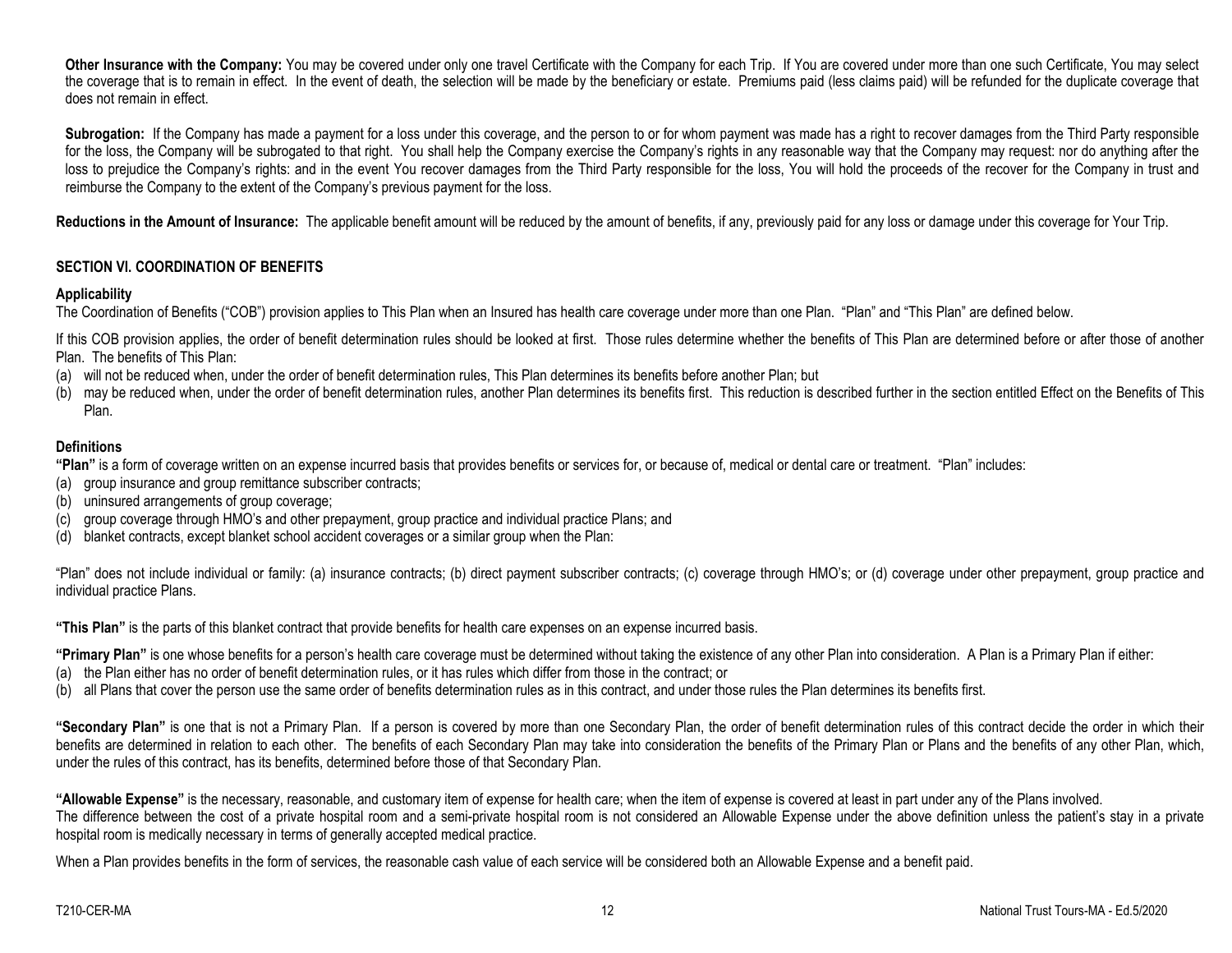**"Claim"** is a request that benefits of a Plan be provided or paid. The benefits claimed may be in the form of: (a) services (including supplies); (b) payment for all or a portion of the expenses incurred; or (c) a combination of (a) and (b).

**"Claim Determination Period"** is the period of time, which must not be less than 12 consecutive months, over which Allowable Expenses are compared with total benefits payable in the absence of COB, to determine: (a) whether other insurance exists; and (b) how much each Plan will pay or provide.

For the purposes of this contract, Claim Determination Period is the period of time beginning with the Effective date of coverage and ending 12 consecutive months following the date of loss or longer as may be determined by the proof of loss provision.

## **Order of Benefit Determination Rules**

When This Plan is a Primary Plan, its benefits are determined before those of any other Plan and without considering another Plan's benefits.

When This Plan is a Secondary Plan, its benefits are determined after those of any other Plan only when, under these rules, it is secondary to that other Plan.

When there is a basis for a Claim under This Plan and another Plan, This Plan is a Secondary Plan that has its benefits determined after those of the other Plan, unless:

- (a) the other Plan has rules coordinating its benefits with those of This Plan; and
- (b) both those rules and This Plan's rules, as described below, require that This Plan's benefits be determined before those of the other Plan.

**Rules.** This Plan determines its order of benefits using the first of the following rules which applies:

- (a) Nondependent/Dependent Rule. The benefits of the Plan which covers the person as an employee, member or subscriber (that is, other than as a dependent) are determined before those of the Plan that covers the person as a dependent.
- (b) Longer/Shorter Length of Coverage Rule. The benefits of the Plan that covered an employee, member or subscriber longer are determined before those of the Plan that covered that person for the shorter time.

To determine the length of time a person has been covered under a Plan, two Plans shall be treated as one if the claimant was eligible under the second within 24 hours after the first ended. Thus, the start of a new Plan does not include: (a) a change in the amount or scope of a Plan's benefits; (b) a change in the entity which pays, provides or administers the Plan's benefits; or (c) a change from one type of Plan to another. The claimant's length of time covered under a Plan is measured from the claimant's first date of coverage under that Plan. If that date is not readily available, the date the claimant first became a member of the group shall be used as the date from which to determine the length of time the claimant's coverage under the present Plan has been in force.

# **Effect on the Benefits of This Plan When it is Secondary**

The benefits of This Plan will be reduced when it is a Secondary Plan so that the total benefits paid or provided by all Plans during a Claim Determination Period are not more than the total Allowable Expenses, not otherwise paid, which were incurred during the Claim Determination Period by the person for whom the Claim is made. As each Claim is submitted, This Plan determines its obligation to pay for Allowable Expenses based on all Claims that were submitted up to that point in time during the Claim Determination Period.

# **Right to Receive and Release Needed Information**

Certain facts are needed to apply these COB rules. We have the right to decide which facts are needed. We may get needed facts from or give them to any other organization or person. We need not tell, or get the consent of, any person to do this. Each person claiming benefits under This Plan must give Us any facts We need to pay the Claim.

# **Facility of Payment**

A payment made under another Plan may include an amount that should have been paid under This Plan. If it does, We may pay that amount to the organization that made that payment. That amount will then be treated as though it were a benefit paid under This Plan. We will not have to pay that amount again. The term "payment made" includes providing benefits in the form of services, in which case "payment made" means reasonable monetary value of the benefits provided in the form of services.

## **Right of Recovery**

If the amount of the payments made by Us is more than We should have paid under this COB provision, We may recover the excess from one or more of: (a) the persons We have paid or for whom We have paid; (b) insurance companies; or (c) other organizations.

## **Non-complying Plans**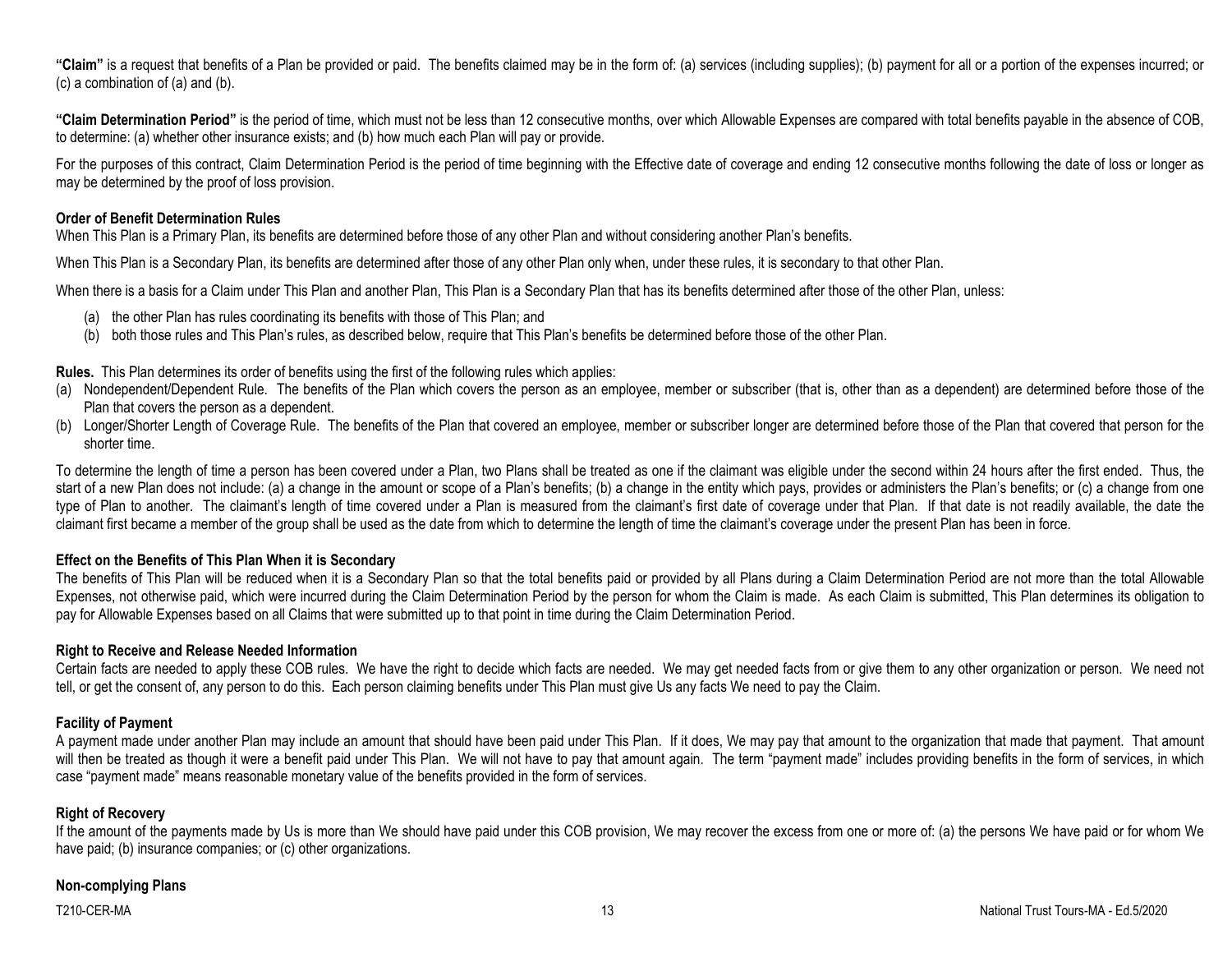This Plan may coordinate its benefits with a Plan that is excess or always secondary or which uses order of benefit determination rules which are inconsistent with those of This Plan (non-complying Plan) on the following basis:

- (a) If This Plan is the Primary Plan, This Plan will pay its benefits on a primary basis;
- (b) if This Plan is the Secondary Plan, This Plan will pay its benefits first, but the amount of the benefits payable will be determined as if This Plan were the Secondary Plan. In this situation, Our payment will be the limit of This Plan's liability; and
- (c) if the non-complying Plan does not provide the information needed by This Plan to determine its benefits within 30 days after it is requested to do so, We will assume that the benefits of the noncomplying Plan are identical to This Plan and will pay benefits accordingly. However, We will adjust any payments made based on this assumption whenever information becomes available as to the actual benefits of the non-complying Plan.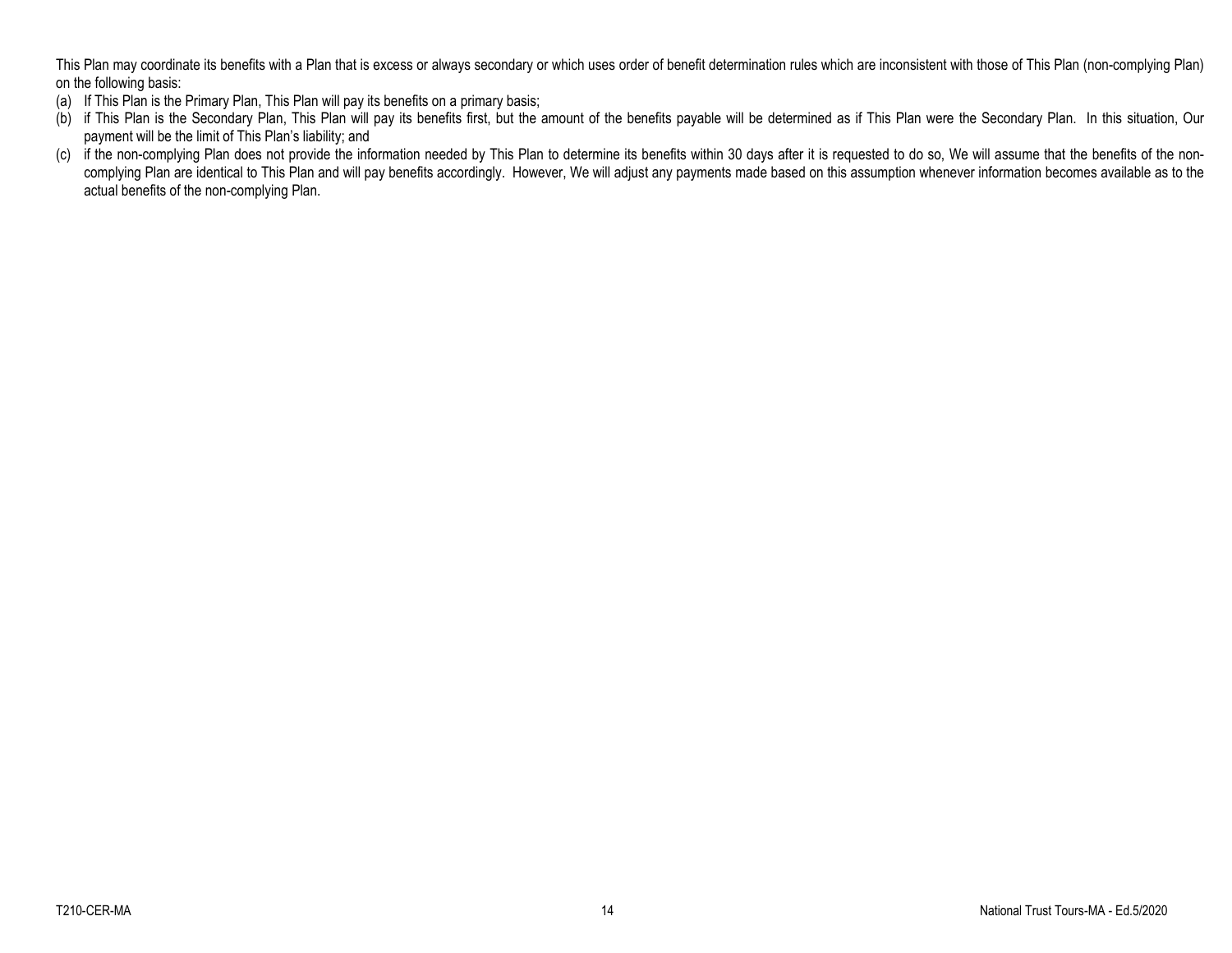#### **Worldwide Assistance Services**

The Travel Assistance feature provides a variety of travel related services. Services offered include:

• Medical or Legal Referral

- Inoculation Information Hospital Admission Guarantee
	- Translation Service Lost Baggage Retrieval
- Passport/Visa Information Emergency Cash Advance
- Bail Bond Prescription Drug/Eyeglass Replacement

Payment reimbursement to the Assistance Company is Your responsibility.

**24/7 Worldwide Assistance Services Travel Assistance, Medical Emergency and Concierge Service On Call International 888-699-1145 (within US) OR CALL COLLECT: 603-952-2074 (From all other locations)**

Travel assistance services are provided by an independent organization and not by United States Fire Insurance Company, Travel Insured International, or the Plan Administrator. There may be times when circumstances beyond the Assistance Company's control hinder their endeavors to provide travel assistance services. They will, however, make all reasonable efforts to provide travel assistance services and help You resolve Your emergency situation.

#### **AVAILABILITY OF SERVICES**

You are eligible for information and concierge services at any time after You purchase this plan. The Emergency Assistance Services become available when You actually start Your Covered Trip. Emergency Assistance, Concierge and Informational Services end the earliest of: midnight on the day the program expires; when You reach Your return destination; or when You complete Your Covered Trip. The Identity Theft Resolution Services become available on Your scheduled departure date for Your Covered Trip. Services are provided only for an Identity Theft event which occurs while on Your Covered Trip. Identity Theft Resolution does not guarantee that its intervention on behalf of You will result in a particular outcome or that its efforts on behalf of You will lead to a result satisfactory to You. Identity Theft Resolution does not include and shall not assist You for thefts involving non-US bank accounts.

#### **CONCIERGE SERVICES**

Concierge Services are provided by Travel Insured's designated provider. There is no charge for the services provided by the provider. You are responsible for the cost of services provided and charged for by third parties and for the actual cost of merchandise, entertainment, sports, tickets, food and beverages and other disbursement items. Services offered include:

Destination Profiles • Epicurean Needs • Event Ticketing • Floral Services • Tee Time Reservations • Hotel Accommodations • Meet-And-Greet Services • Shopping Assistance Services • Pre-Trip Assistance • Procurement of Hard-To-Find Items • Restaurant Referrals and Reservations • Rental Car Reservations • Airline Reservations

#### **CLAIMS PROCEDURE**

**1. EMERGENCIES ARISING DURING YOUR COVERED TRIP:** Please contact On Call International (as above).

**2. TRIP CANCELLATION CLAIMS:** Contact your travel agent and Co-ordinated Benefit Plans, LLC (CBP) IMMEDIATELY to notify them of your cancellation and to avoid any noncovered expenses due to late reporting. CBP will then forward the appropriate claim form which must be completed by You AND the attending Physician, if applicable.

**3. ALL OTHER CLAIMS:** Report your claim as soon as possible to CBP (below). Provide the policy number, Your travel dates, and details describing the nature of Your loss. Upon receipt of this information, CBP will promptly forward You the appropriate claim form to complete.